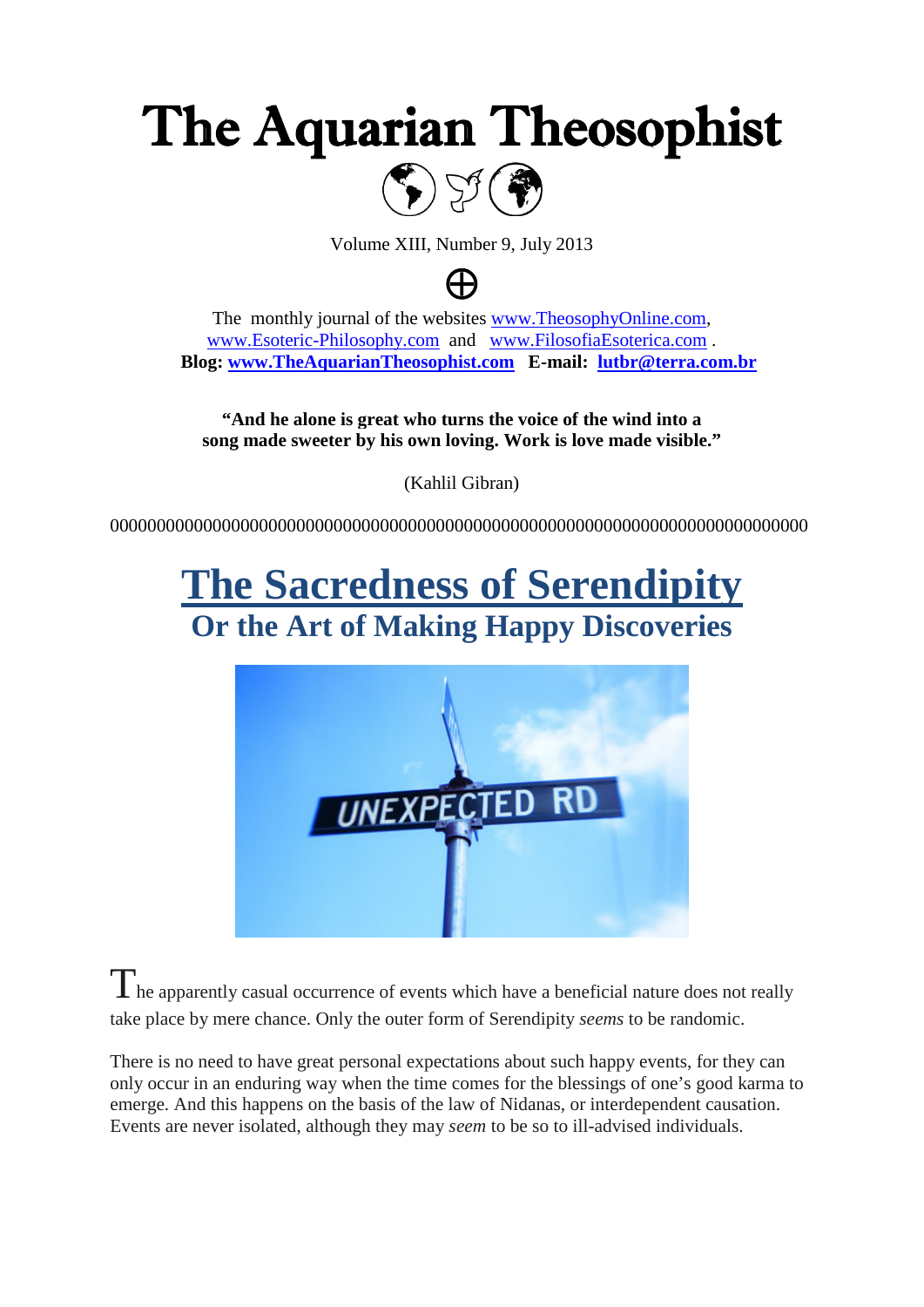There exist luminous and blissful Chains of Causation, in which one can learn to take part by long-standing, self-devised, altruistic efforts. Their stairs are golden: they point upwards towards an inner, unconditional happiness.

The main key to serendipity is therefore in the fact that one must first Sow under probationary conditions that which one wants to Harvest later. If the sowing is consistent, long term and multidimensional, then the One Law will do the rest, and a lasting Serendipity will inevitably emerge, little by little, and in due time. Students of theosophy are safely protected by the Law of Equilibrium.

(CCA)

000

# **Unity and Contrast in Theosophy**

### **Higher Levels of Perception Both Include And Transcend the Natural Paradoxes of Life**

Independence and difference in organizational matters is a healthy principle. And debate, even fierce debate, is of the essence in the life of the theosophical movement. H.P. Blavatsky made it clear:

"Criticism is the sole salvation from intellectual stagnation." **[1]**

She is not alone in saying that. Since Socrates, and even before him, frank discussion is the mark of Western philosophical traditions. In Indian schools of philosophy, debate, and sometimes a confusing debate, has been part of the search for truth for many centuries.

Unity includes diversity. Contradiction and paradox are facts of life and it is useless trying to suppress them in any artificial or "catholic" way. Diversity is creative, and churchlike uniformity is no brotherhood.

The challenge for each student is to live in himself and to stimulate in others the buddhimanasic consciousness and conscience. This higher perception of life both *includes* and *transcends* the various dynamics of cyclic *togetherness*, *separation*, and *separativeness*.

(CCA)

#### NOTE:

**[1]** "Literary Jottings on Criticism, Authorities and Other Matters", in "Theosophical Articles", H. P. Blavatsky, Theosophy Co., vol. II, p. 390.

000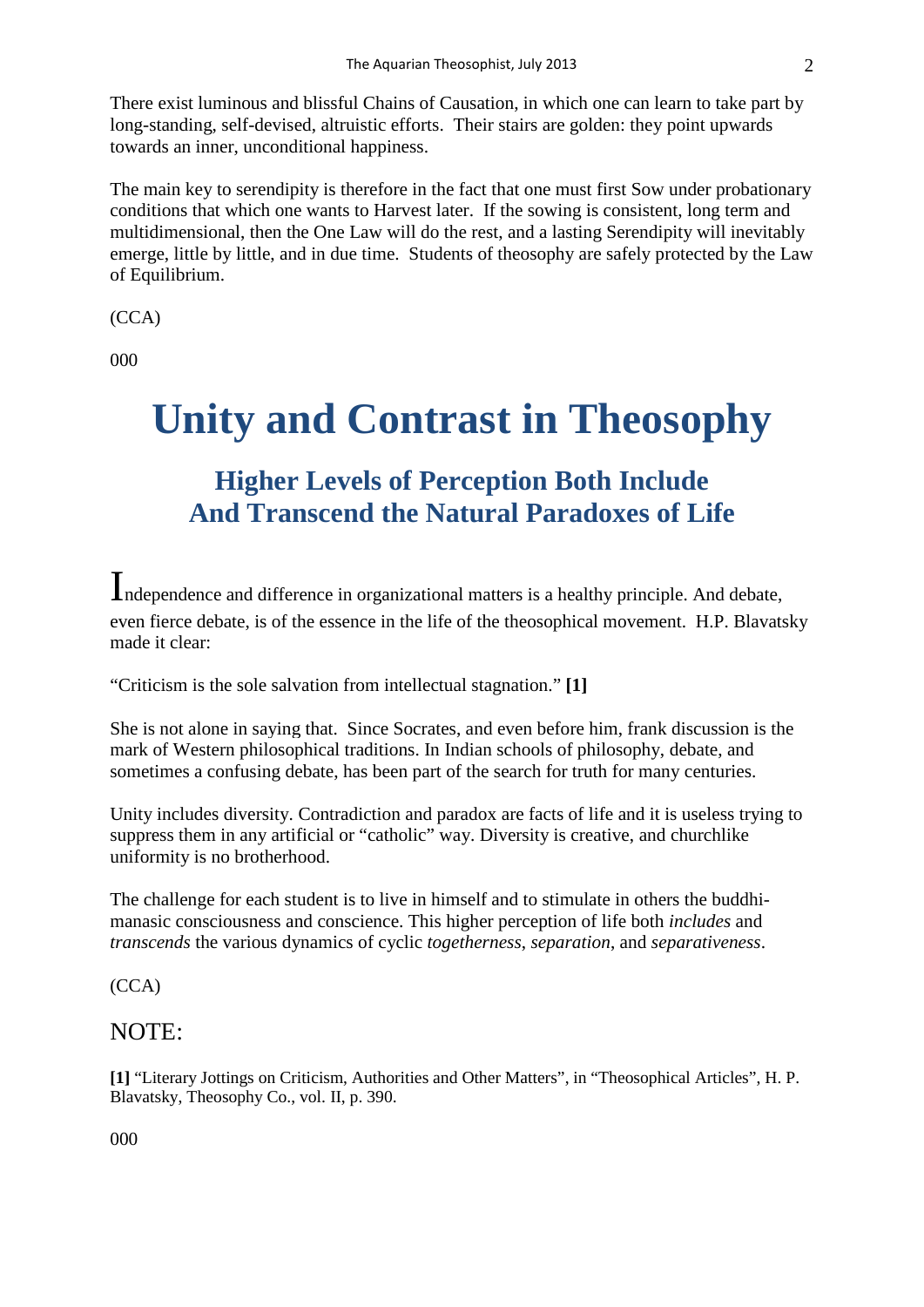### **Speaking of the Effort Every Good Work Is Love Made Visible Khalil Gibran**



**The painting "Ploughman with Woman Planting Potatoes", by Vincent van Gogh**

0000000000000000000000000000000000000000000000000000000000000000000

### **An Editorial Note:**

The following fragment is a poem in prose on the value of Karma Yoga. It shows there is no separation between inner contemplation and outward action. Work and meditation must go together. The text is reproduced from the book "**The Prophet**", by Kahlil Gibran, Senate, Singapore, 2004, 114 pp., see pp. 32-35.

#### (CCA)

00000000000000000000000000000000000000000000000000000000000000000000000000

...Then a ploughman said [*to the Prophet*], Speak to us of Work.

And he answered, saying:

You work that you may keep pace with the earth and the soul of the earth.

For to be idle is to become a stranger unto the seasons, and to step out of life's procession that marches in majesty and proud submission towards the infinite.

When you work you are a flute through whose heart the whispering of the hours turns to music.

Which of you would be a reed, dumb and silent, when all else sings together in unison?

Always you have been told that work is a curse and labour a misfortune.

But I say to you that when you work you fulfil a part of earth's furthest dream, assigned to you when that dream was born,

And in keeping yourself with labour you are in truth loving life,

And to love life through labour is to be intimate with life's inmost secret.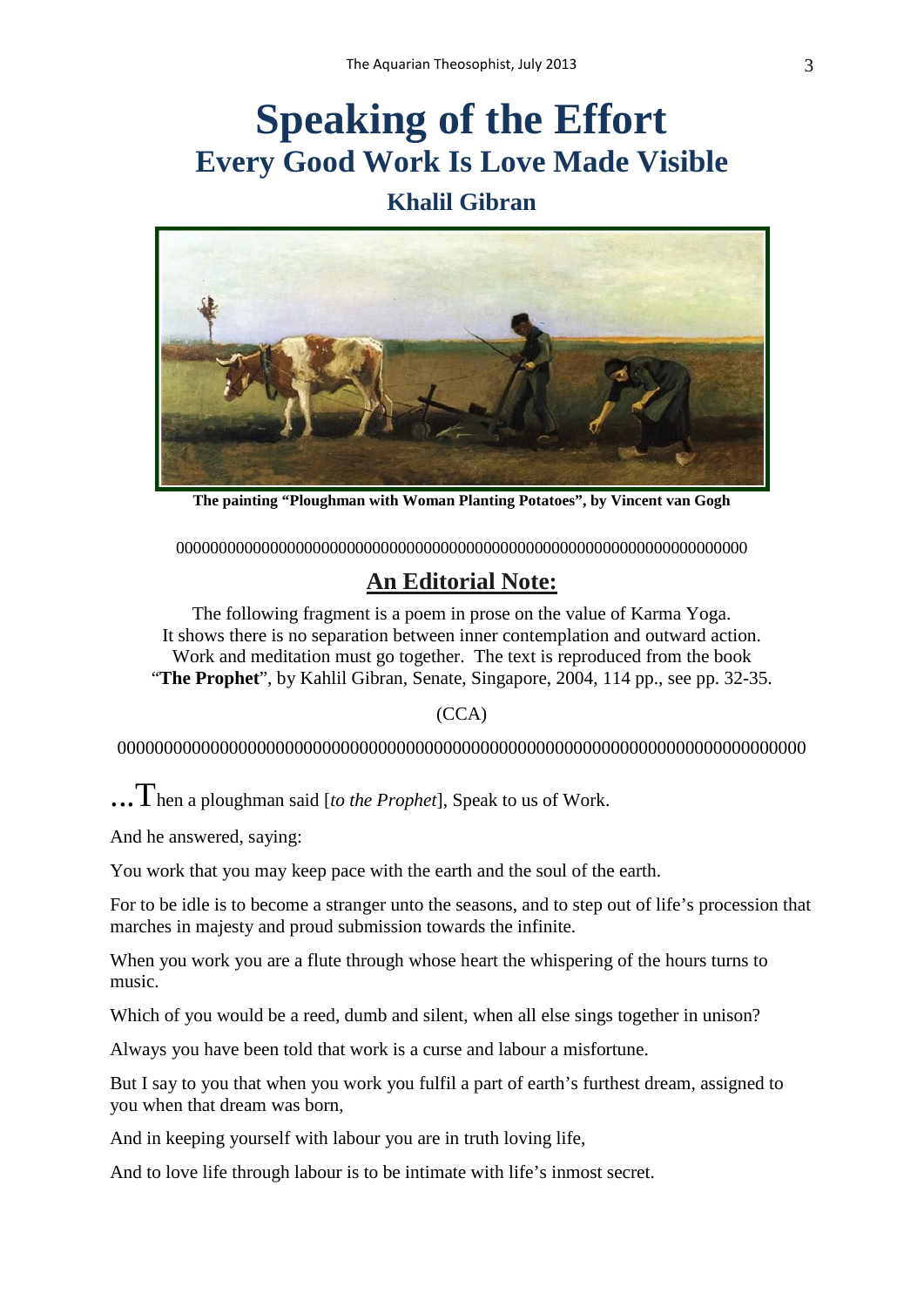But if you in your pain call birth an affliction and the support of the flesh a curse written upon your brow, then I answer that naught but the sweat of your brow shall wash away that which is written.

You have been told also that life is darkness, and in your weariness you echo what was said by the weary.

And I say that life is indeed darkness save when there is urge,

And all urge is blind save when there is knowledge.

And all knowledge is vain save when there is work,

And all work is empty save when there is love;

And when you work with love you bind yourself to yourself, and to one another, and to God.**[1]**

And what is it to work with love?

It is to weave the cloth with threads drawn from your heart, even as if your beloved were to wear that cloth.

It is to build a house with affection, even as if your beloved were to dwell in that house.

It is to sow seeds with tenderness and reap the harvest with joy, even as if your beloved were to eat the fruit.

It is to charge all things your fashion with a breath of your own spirit,

And to know that all the blessed dead are standing about you and watching.

Often have I heard you say, as if speaking in sleep, "He who works in marble, and finds the shape of his own soul in the stone, is nobler than he who ploughs the soil.

"And he who seizes the rainbow to lay it on a cloth in the likeness of man, is more than he who makes the sandals for our feet."

But I say, not in sleep, but in the overwakefulness of noontide, that the wind speaks not more sweetly to the giant oaks than to the least of all the blades of grass;

And he alone is great who turns the voice of the wind into a song made sweeter by his own loving.

Work is love made visible.

And if you cannot work with love but only with distaste, it is better that you should leave your work and sit at the gate of the temple and take alms of those who work with joy.

For if you bake bread with indifference, you bake a bitter bread that feeds but half man's hunger.

And if you grudge the crushing of the grapes, your grudge distils a poison in the wine.

And if you sing though as angels, and love not the singing, you muffle man's ears to the voices of the day and the voices of the night.

#### NOTE:

**[1]** In Theosophy, the term "God" means no monotheistic deity. The word does only make sense if understood as meaning the Universal Law. (CCA)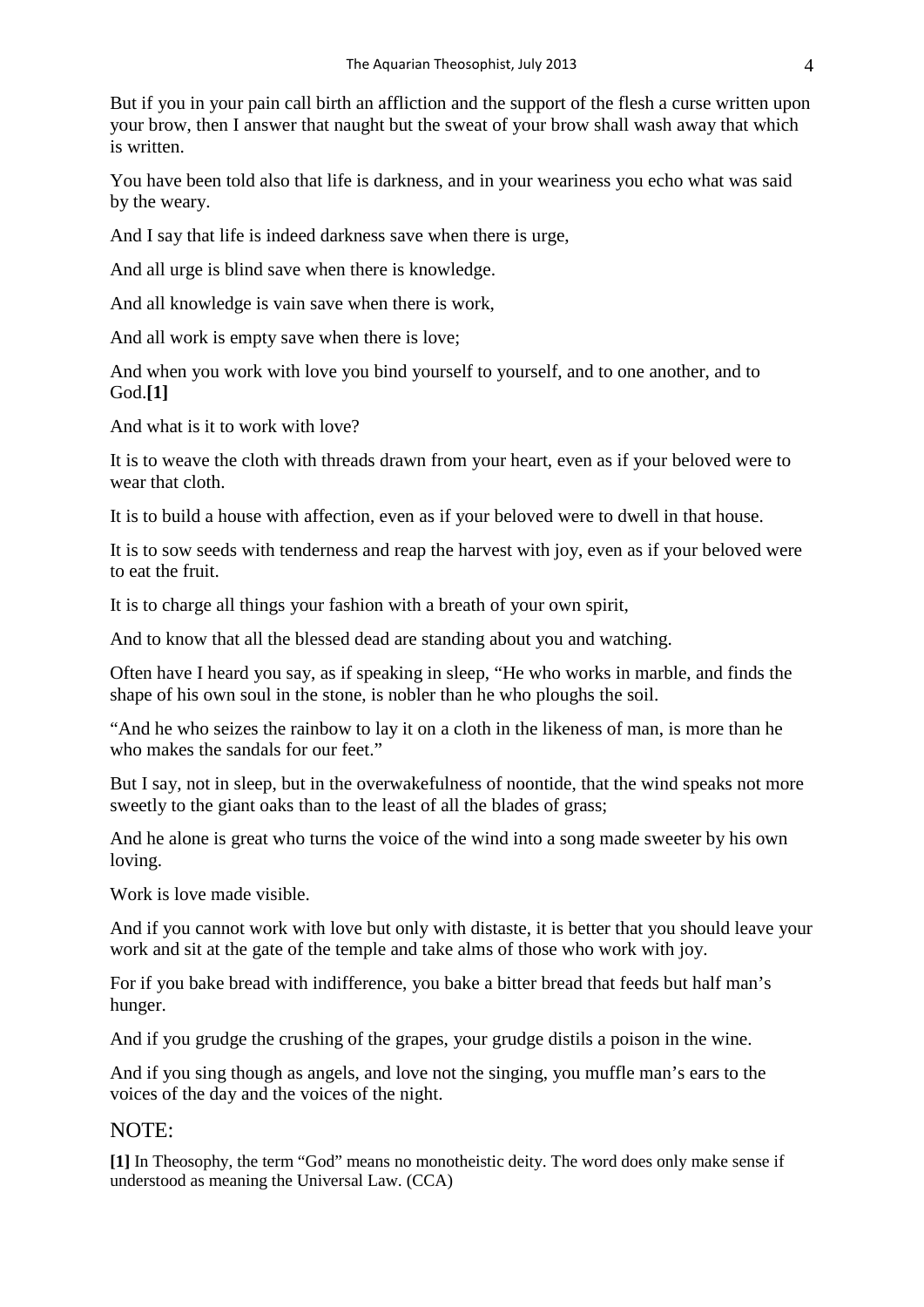### **The Place of Miracles A Talmudic Tale Examines the Significance of Outer Phenomena**



**A Karoub or Carob tree**

#### 00000000000000000000000000000000000000000000

The following text is reproduced from "Lucifer" magazine, London, January 1890 edition, p. 490. The word "Lucifer" means "Light-Bringer" and is the ancient name of the planet Venus. The term has been distorted since the Middle Ages by ill-informed priests. We open smaller paragraphs in this Talmudic tale in order to make its reading easier. The story illustrates the Buddhist, Platonic and Theosophical principle of *individual independence* of each learner. It also exemplifies the fact that free debate must exist among truth-seekers, while *hypocrisy* looks for *unanimity*.

(C. C. A.)

#### 000000000000000000000000000000000000000000000000000000

 $\mathbf{O}_n$  a certain day, Rabbi Eliezer Ben Orcanaz replied to the questions proposed to him, concerning his teaching; but his arguments being found to be inferior to his pretensions the doctors present refused to admit his conclusions.

Then Rabbi Eliezer said, "My doctrine is true, and this Karoub tree, which is near us, shall demonstrate the infallibility of my teaching."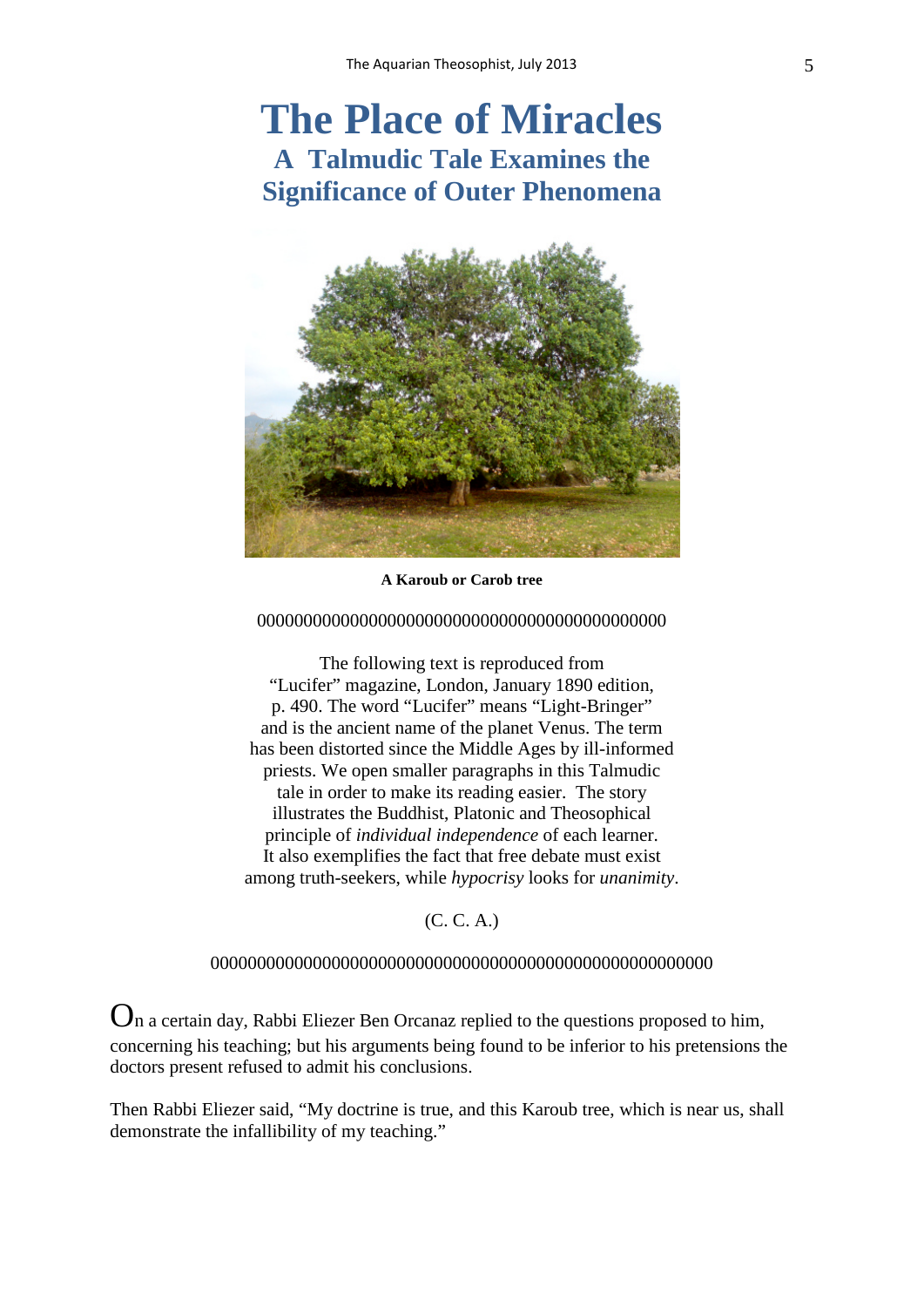Immediately the Karoub tree, obeying the voice of Eliezer, arose out of the ground and planted itself a hundred cubits farther off.

But the Rabbis shook their heads, and answered:

"The Karoub tree proves nothing."

"What", cried Eliezer, "you resist so great a miracle? Then let this rivulet flow backwards, and attest the truth of my doctrine."

Immediately the rivulet, obeying the command of Eliezer, flowed backwards towards its source. But again the Rabbis shook their heads and said, "The rivulet proves nothing. We must understand before we can believe."

"Will you believe me", said Rabbi Eliezer, "if the walls of this house wherein we sit should fall down?" And the walls, obeying him, began to fall, until Rabbi Joshua exclaimed:

"By what right do the walls interfere in our debates?"

Then the walls stopped in their fall out of respect to Rabbi Joshua, but remained leaning out of respect for Rabbi Eliezer, and remain leaning until this day. But Eliezer, mad with rage, cried out:

"Then in order to confound you, and since you compel me to it, let a voice from Heaven be heard!" And immediately the Bath-Kol or Voice from Heaven was heard at a great height in the air, and it said:

"What are all the opinions of the Rabbis compared to the opinion of Rabbi Eliezer? When he has spoken his opinion ought to prevail."

Hereupon Rabbi Joshua rose and said:

"It is written, '*The law is not in Heaven; it is in your mouth and in your heart*.' It is in your reason; for again it is written, '*I have left you free to choose between life and death, and good and evil*.' And it is in your conscience, for '*If ye love the Lord, and obey His voice within you, you will find happiness and truth*.' Wherefore then does Rabbi Eliezer bring in a Karoub tree, a rivulet, a wall, and a voice to settle questions of doctrine. And what is the only conclusion that can be drawn from such miracles, but that they who have expounded the laws of nature have not wholly understood them, and that we must now admit that in certain cases a tree can unroot itself, a rivulet flow backwards, walls obey instructions, and voices sound in the air? But what connection is there between these observations and the teaching of Rabbi Eliezer? No doubt these miracles were very extraordinary and they have filled us with astonishment; but to amaze is not to argue, and it is argument, not phenomena, that we require. When therefore, Rabbi Eliezer shall have proved to us that Karoub trees, rivulets, walls, and unknown voices afford us, by unusual manifestations, reasonings equal in value and weight to that reason which God has placed within us to guide our judgment, then alone will we make use of such testimonies and estimate them as Eliezer requires."

[The Talmud]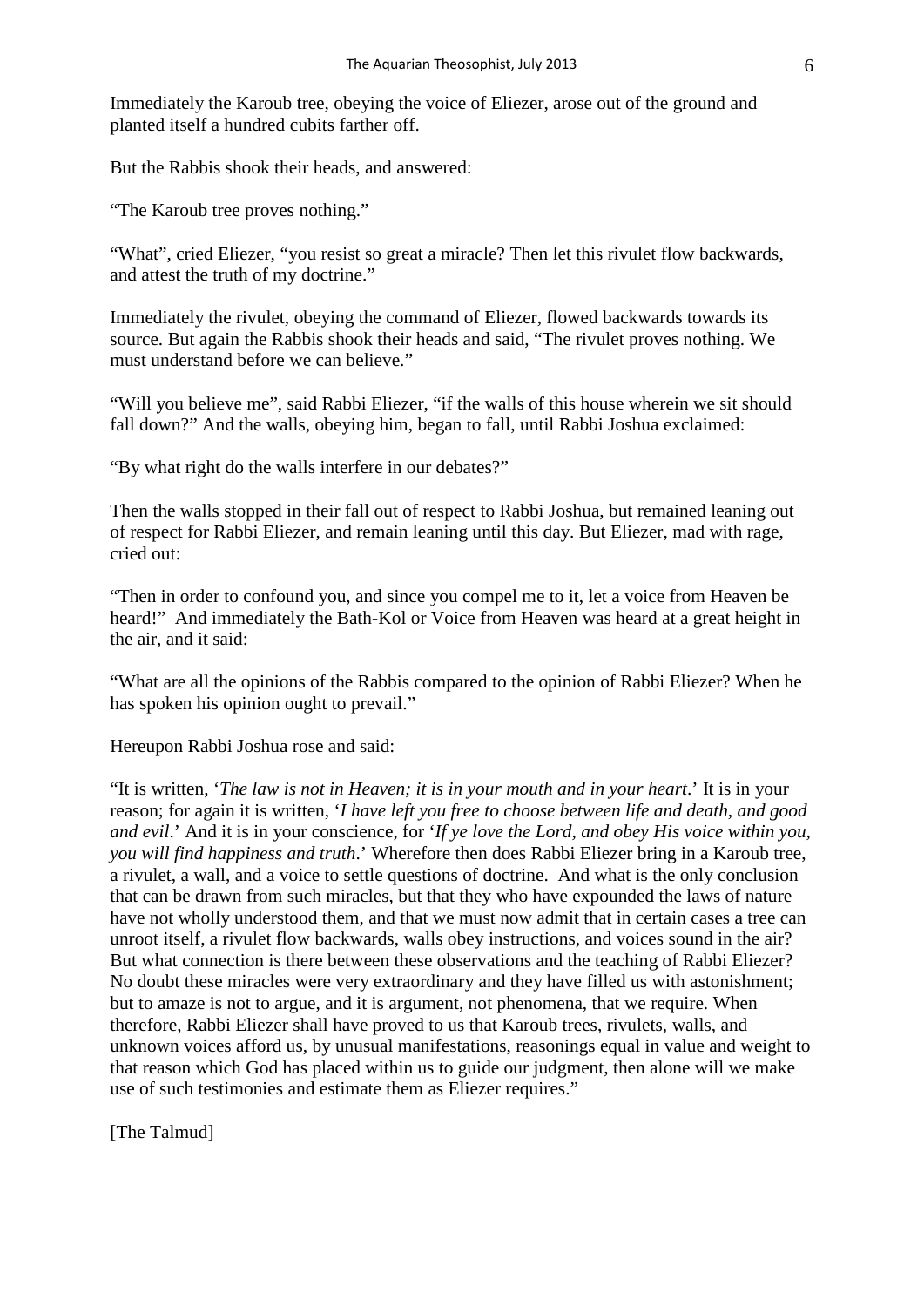# **Reflections of All**

### **Investigating the Nature of Human Mind**

### **Kristan Stratos**



 $\mathbf{A}$ s we look into the clear mountain top lake, we see a perfect reflection on the still waters of the sky above. As we peer into the murky water of a city puddle we can catch a glimpse of the reflection of ourselves. In a similar manner, as we gaze deeply into ourselves we can see the reflection - if we are fortunate enough - of the entire Kosmos.

"As above, so below", echoes in our minds. As we begin to wipe away the thickly settled dust collected on the mirror's surface, the reflection becomes clear.

The wise, who seek the Eternal, look inward for "that which lives and thinks in man is the Eternal Pilgrim". ("Notes on the Gita", Theosophy Co., p.166, W. Q. Judge.)

If there is a crucial fundamental in Occultism, it must be to study the universals that constantly get lost in the countless numbers of the particulars. The Eternal, the Unknowable, the One Life, is "essentially the same as that of the Consciousness which wells up within us: in short, that the impersonal reality pervading the Kosmos is the pure noumenon of thought." ("The Secret Doctrine", HPB, Theosophy Co., vol. I, pp. 14-15)

The teachings on Cosmogenesis are quite complex. From the Advaita philosophy to the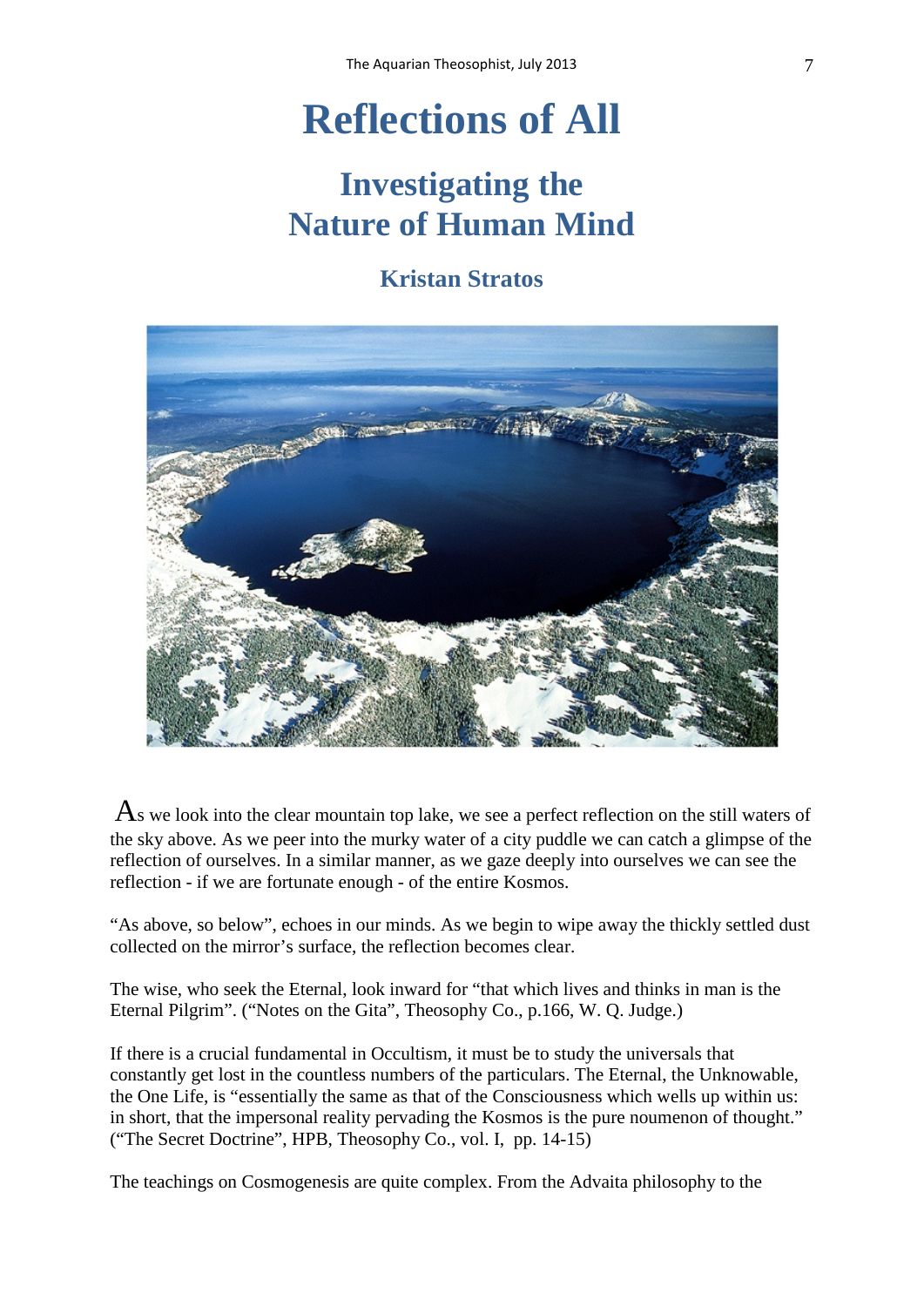Kabbalists, all hold that "something cannot be created from nothing", hence the point within the circle, or as some have it, Mulaprakriti - the first product of root nature, the first principle of universal intelligence and consciousness.

The depths of Parabrahm are without a doubt beyond the intellect of the greatest minds. Mulaprakriti, or Mahat, is the first veil that shrouds the mysteries of Parabrahm. It is represented by the point within the circle, and in turn emanates Purusha and Prakriti-Spirit and Matter, which are one.

This is all then synthesized by *Vach*. As we can see in a foot note of the SD, on page 433, volume one:

"It is this *trinity* that is meant by the 'three steps of Vishnu'; which means: (Vishnu being considered as the *Infinite* in exotericism) - that from Parabrahm issued Mulaprakriti, Purusha (the Logos), and Prakriti: the four forms (with itself, the synthesis) of Vach."

How can we see this reflected in ourselves? How can we relate this teaching to the average person? Is it possible that the above can be reflected in what we do every minute of every day? Perhaps, can it be reflected in the process of thought and communication? One may ask, "What is the difference between the Thought and the Idea? Which came first?" This, however could just be a difference of opinion, which is nothing more than common semantics. Although, if one were to meditate upon the question, he would find again that "something cannot be created from nothing". Could it be possible that those brilliant "ideas" that come to us in the oddest of times - striking into our minds like a flash of light - could be considered as Intuition?

As long as "Idea and Thought" have not entered into our minds yet, Intuition could be the fruit of the higher principles of man - Buddhi, and Manas. When we are directly linked with Buddhi-Manas, we can have a clearer "idea". Intuition is perhaps the lowest grade of our Higher Selves communicating with us. We can also see this fact reflected in our dream states. Everything in nature emanates from the One Life.

The nature of mind is a complicated riddle. However, a very important key is found in Patanjali's Yoga Aphorisms (Theosophy Co.):

"At other times than that of concentration, the soul is in the same form as the modification of the mind". (p.3, paragraph 4)

In the same page, William Q. Judge gives an example of how the mind colors a subject; "the internal organ, the mind, is through the senses affected or modified by the form of some object, the soul also - viewing the object through its organ, the mind - is, it were, altered into that form; as a marble statue of snowy whiteness, if seen under a crimson light will seem to the beholder crimson and so is, to the visual organs, so long as that colored light shines upon it."

If we apply this to a seemingly abstract idea produced by intuition, it becomes clear that the mind attaches to, or blankets itself with, thought. Could this be linked with the process of thought?

"As God creates, so man can create. Given a certain intensity of will, and the shapes created by the mind become subjective. Hallucinations, they are called, although to their creator they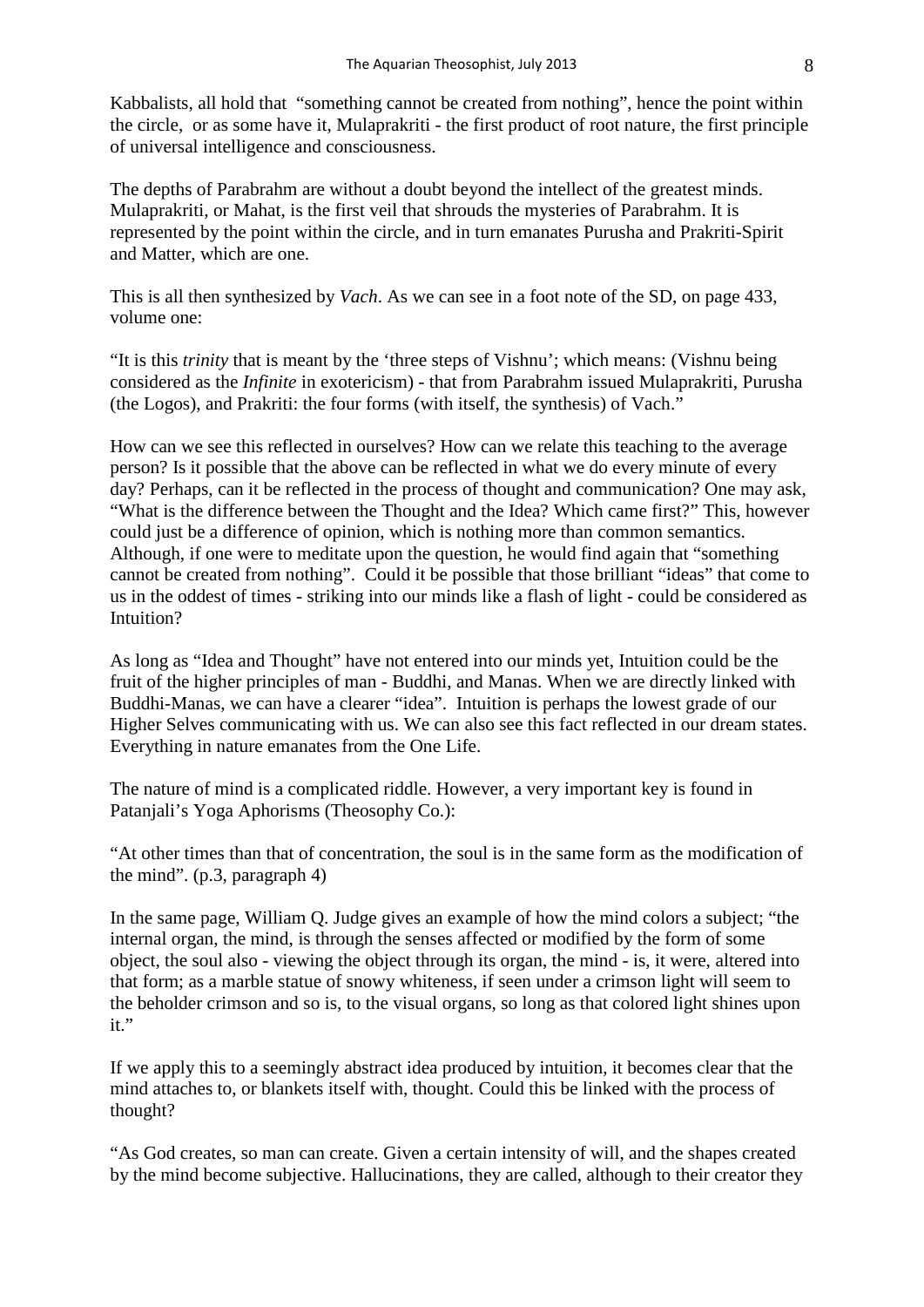are real as any visible object is to any one else. Given a more intense and intelligent concentration of this will, and the form becomes concrete, visible, objective; the man has learned the secret of secrets; he is a MAGICIAN." ("Isis Unveiled", HPB, vol. I, p.62)

The way we are able to express our ideas and convey them through speech is highly occult, *in essence*. What is speech but a series of vibrations?

There are other powerful modes of expression that equally throw off vibrations apt to ignite the minds and hearts of people.

Just as the imagery and emotions can be expressed through arts and music, they may be expressed by the poet. It is that pin-point, uninterrupted concentration which can perhaps directly express the Higher Self, the Eternal Pilgrim. But this would lead us to a different topic.

The point is that, with careful concentration and observation, we can see the reflection of All in all, since All is just shrouded by a series of veils: *Sarvam Khalvidam Brahma, OM* everything in the universe is Brahm.

# **On the Art of Doing One's Best**

 $\operatorname{``}\!\mathbf{T}_{\text{ry}}$  to realize that progress is made step by step, and each step gained by heroic effort. Withdrawal means despair or timidity . . . . Conquered passions, like slain tigers, can no longer turn and rend vou. Be hopeful then, not despairing. With each morning's awakening try to live through the day in harmony with the Higher Self. 'Try' is the battle-cry taught by the teacher to each pupil. Naught else is expected of you. One who does his best does all that can be asked."

[From the article "Extracts From Private Letters", by Helena P. Blavatsky, which is available at www.TheosophyOnline.com.1



[Image: Iomagu/deviantart]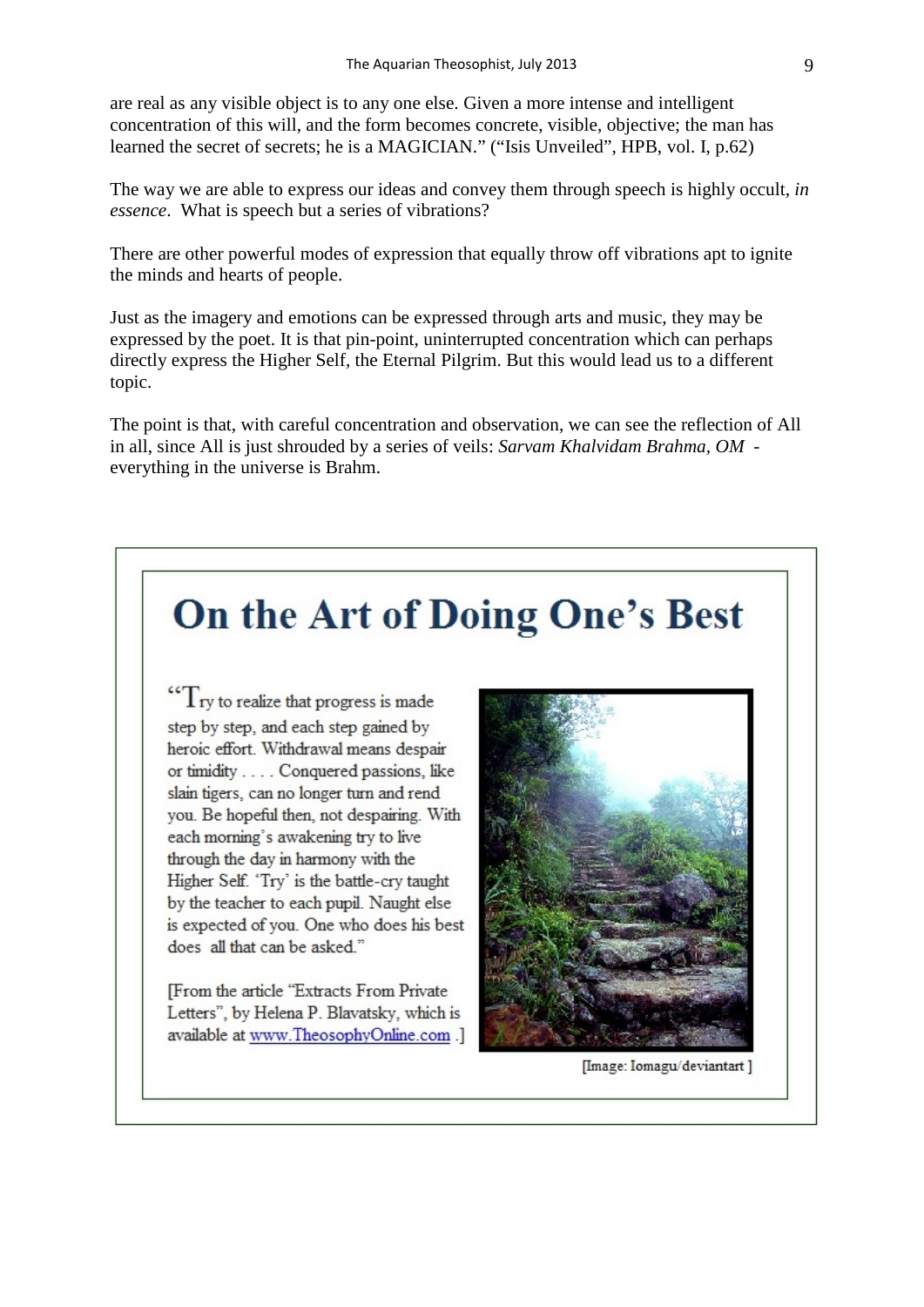## **On Harmlessness and Justice A Battle One Can Win Minute By Minute**



**Wisdom in daily life means an inner harmony with the laws of nature**

 $\bf{A}$  profound harmlessness - not a smiling show of it for the others to see - is a central tenet in esoteric philosophy.

Non-violence and harmlessness result from an impersonal harmony with the Laws of Nature in one's daily life. They safely protect the lower self of the student from a number of mistakes. For his own good, an aspirant to discipleship must be thoroughly harmless at the conscious and subconscious level of his personal intentions. It does not matter much whether his actions will be interpreted as "harmful" by those who are misguided. What the others will say is not his priority: his own honest self-examination, and his thorough willingness to face Karma as he tries his best, are the decisive factors.

While harmlessness must be present in one's words and deeds as long as one refers to and relates to persons, it also happens to be the formal Duty of theosophists before karma to defend their sacred sources of inspiration, and exercise sincerity.

Being called unbrotherly and arrogant for doing that is a natural thing to occur. It is OK to be attacked in many and varied ways. All of this helps the student make a sustainable progress along the path. Being unjustly accused is a valuable form of training in "personal unimportance"; and "unimportance", or self-forgetfulness, is of the essence in esoteric philosophy. Forgetting oneself, *id est*, transcending one's lower self, is the basis of *real* harmlessness.

Nonviolent people who are active in working for a noble task must remain personally harmless under all circumstances. They must keep a door open for their adversaries' redemption from error and towards true sincerity. A theosophist may be severe and even hard on a philosophical plane, and this is more than enough. Impartial justice sounds like cruelty to the ears of those who have lost the sense of impersonal ethics. What to do then regarding those who get sincerely offended – if not aggressive - if one tells them the truth?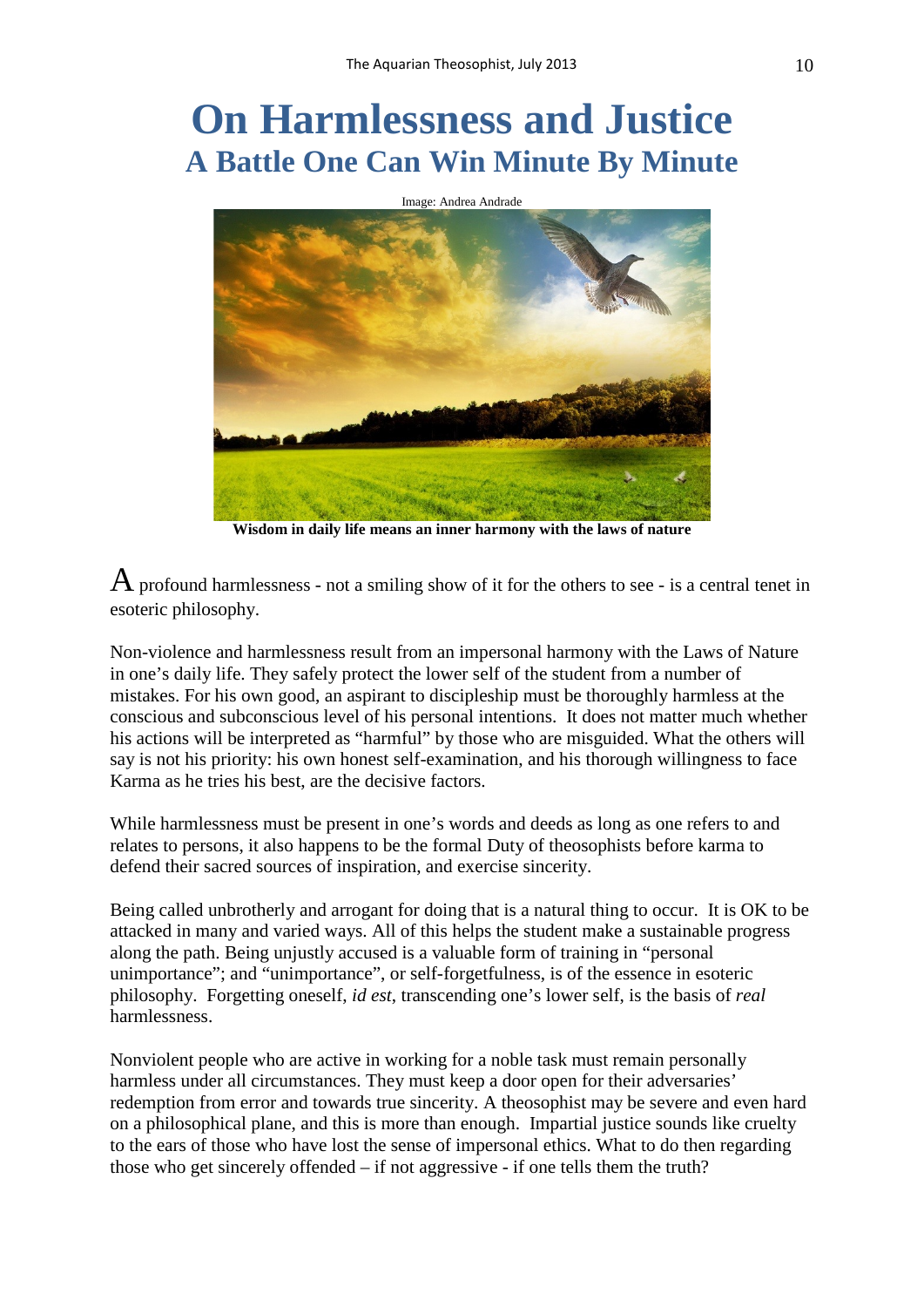It is only a deep personal harmlessness, and a profound, impersonal sense of justice, that entitle one to develop actions which one knows will be easily misinterpreted as "arrogant" and as "unbrotherly" by the many. A degree of courage will be useful, too. History shows that being unjustly attacked is the price to pay for helping the Masters' project regarding mankind.

Examples of that are given by the lives of Helena Blavatsky, William Judge, Paracelsus, Giordano Bruno, Alessandro Cagliostro - or Mohandas Gandhi. In the ancient world, Socrates, Seneca, Hypatia, and many others.

The history of every country produces such heroes, of which there are many, most of them remaining anonymous and unknown. Every student of theosophy can follow the uphill path of the heart in his or her own way: inner truth prevails and shines out in time. There must be no hurry about that. Acting in the best way one can is an hourly battle: it brings about a daily victory which one can win minute after minute, year after year, across the decades.

(CCA)

# **Self-Made is the Path**



**Self-made is the Path, Self-determined is the effort to tread it. Treading the Path we realize the Self. In Self-realization we become the Path. Thus the Truth, the Way, and the Life are one.**

> [From the article "The Tests", by B.P. Wadia, which is available at [www.TheosophyOnline.com](http://www.theosophyonline.com/) .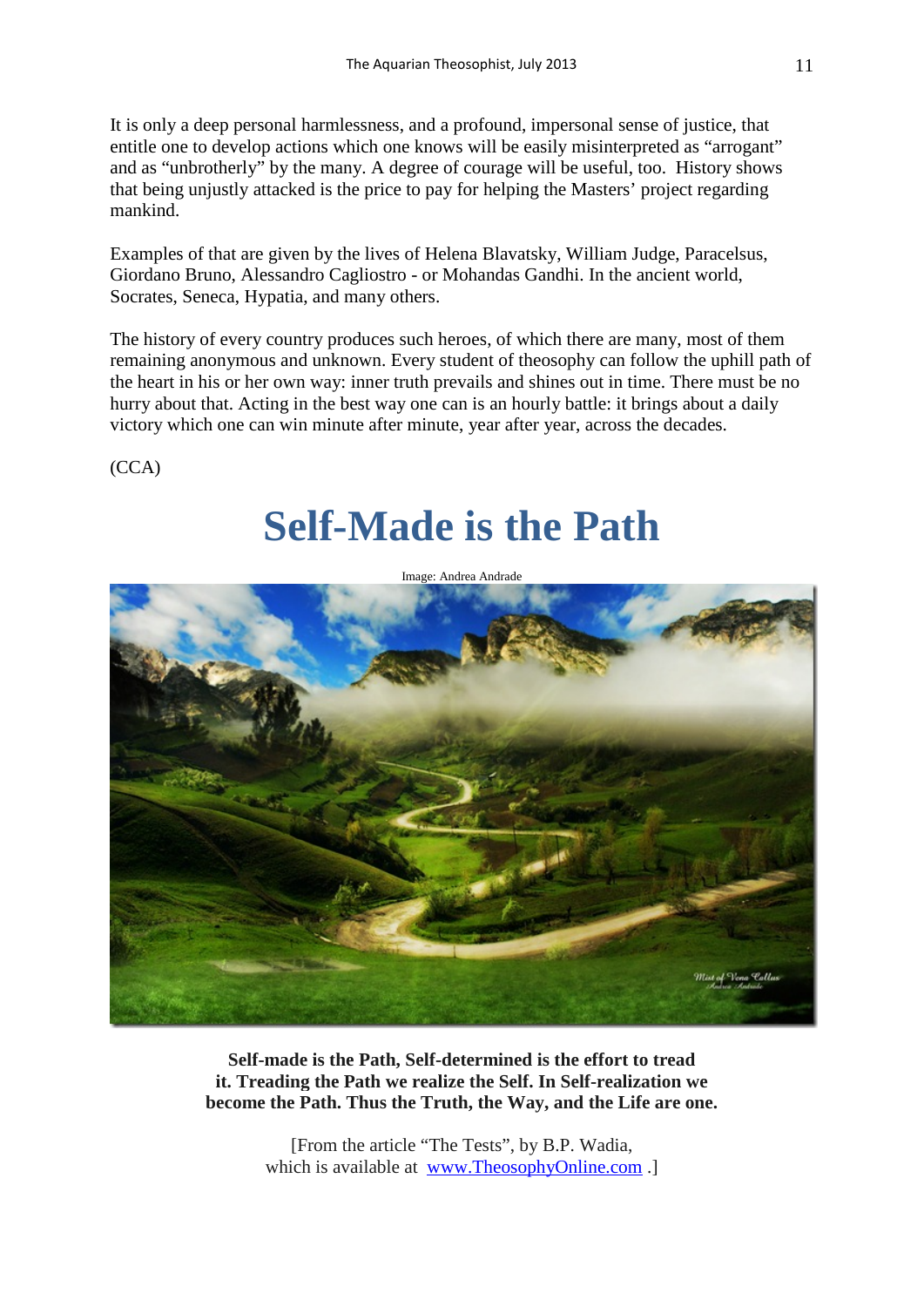### **The Secret Doctrine Dialogues How H. P. Blavatsky Explained The SD To Her Students**

The word for word transcription of the HPB discussions with her London students on "**The Secret Doctrine**" is now available online. Its direct link is: **[http://www.phx-ult](http://www.phx-ult-lodge.org/SD-Diialogues.htm)[lodge.org/SD-Diialogues.htm](http://www.phx-ult-lodge.org/SD-Diialogues.htm) .** 

# **Looking Into Oneself**

### **The Autobiographical Notes of an Indian Theosophist**

N. C. Ramanujachary



*Dr. N. C. Ramanujachary is currently the Joint General Secretary and Director of Studies for the Indian Section of the (Adyar) Theosophical Society.* 

*Born at Vijayawada in the Krishna district of Andhrapradesy, on 14th February 1935, he received formal education in Madras University area, as also from Bhagalpur 'Varsity in Bihar state of North India. He was especially trained in the "Organization and Methods" and "Vigilance" branches of Management studies.*

*A member of the T.S. since 1958, Ramanujachary is a keen student of theosophical history & philosophy. His particular areas of study are H. P. Blavatsky, T. Subba Row and J.*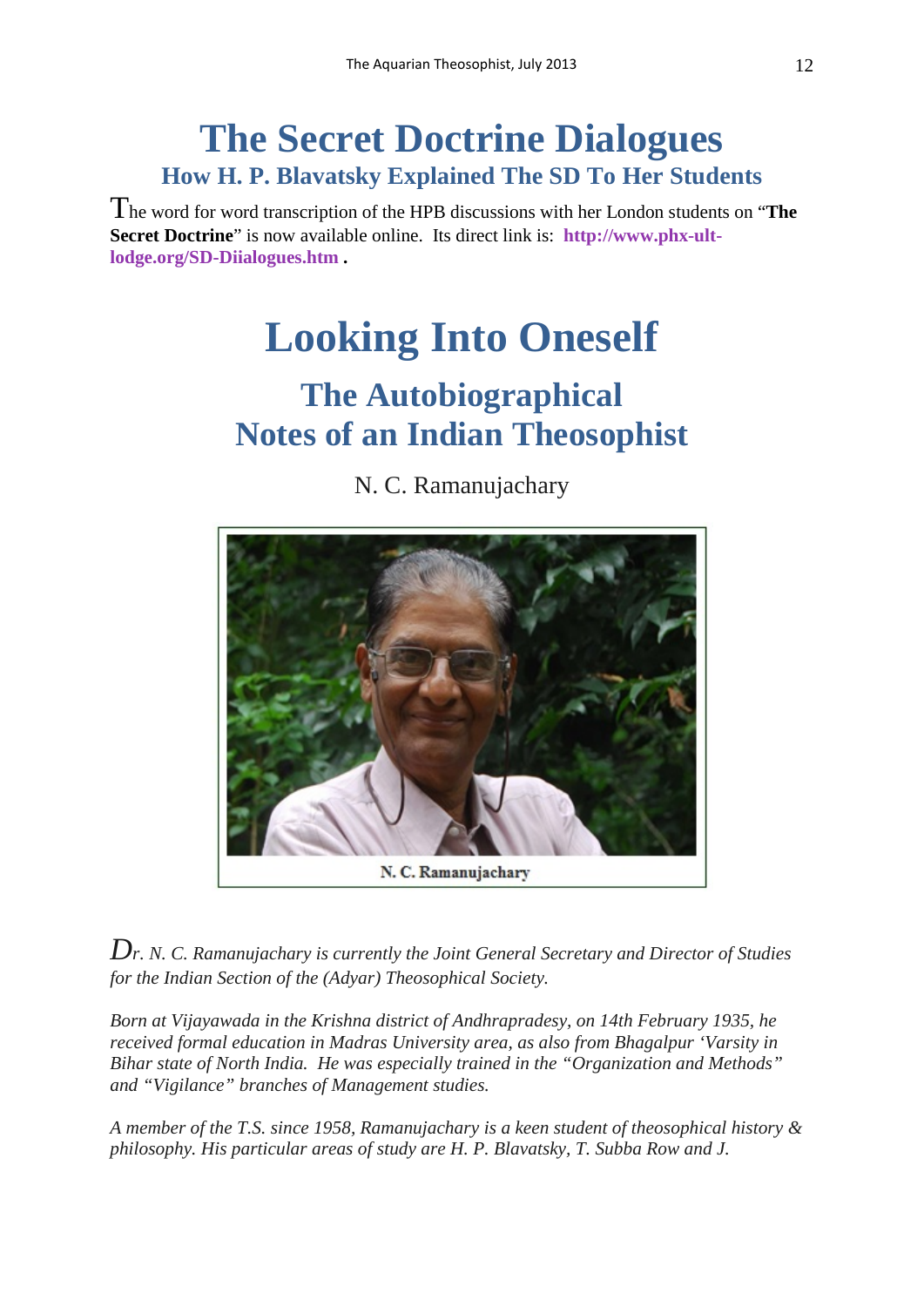*Krishnamurti. He presided over the Theosophical History Conference at London in 1989, and conducted a number of Seminars and Workshops in India and Singapore.* 

*His doctoral thesis is on "Nine-fold Relationship between Humanity and Divinity, according to Madame Blavatsky and Sri Pillai Lokacharya (A Visishtadwaita exponent)". In recent years he brought out a series of seven books under the caption "Theosophy: Approach Books". His book "The Lonely Disciple" and several of his articles can be found at [www.TheosophyOnline.com](http://www.theosophyonline.com/) and associated websites.* 

### Looking Into Oneself

N. C. Ramanujachary

It appears to be peculiar, and the same time significant, to look into oneself after a long time of one's life, as to the experiences and effective impressions that were gathered over in course of periods passed.

I am now in the seventy-eighth year of my present life. How I got into the theosophical movement, and how the literary genre of short-fiction came into my being, seem too natural for me.

Born into a traditionally oriented (cannot call it orthodox) family and perceiving the world around, the behavioral patterns of people and variants therein, the mind and the thinking pattern dovetailed into these two areas of working:

**(1)** theosophical philosophy, and

**(2)** creative literature that would portray the philosophy of life (*Meta-fiction*).

During the early years, I had the opportunity of reading through the basic literature of theosophy, both in English and the regional language Telugu, not in its immediate grasp but the seeds deeply taking root in the being. As this happened in the course of elementary and secondary levels of schooling, the intensive study and adaptation became easier and effortless as I grew into the collegiate and career parts of life.

The philosophical systems - in a conventional notion - available in India are mainly two-fold. The first says that the "World is unreal, Absolute alone is real" and achievable; and the second proclaims the "World with its sentient and insentient beings is the Form of the Creator" and so not ignorable; the second view-point appealed to me well.

The reason and rationale of both the points could be gathered only after deeper study of texts and nature. Dream and its relative reality, continuity of consciousness at all levels of living, meaning of death and the transformations it brings in quicker - all these and similar concepts appeared not mere "ideas/ideations" or "man-made speculations" but true in themselves, after series of impressions obtained consequent to the deeper study and understanding.

The theosophical "fundamental propositions" of Helena P. Blavatsky, already notionally available in the basic structure of any philosophy as such, got struck to the mind. The presence of Principle, its periodical manifestation and the Identity of Individual soul with the Over-soul which invariably leads to the "obligatory journey"; and the need to "surrender" to that Jnanatma (Wisdom that is eternal) are very familiar statements in Sacred Scriptures.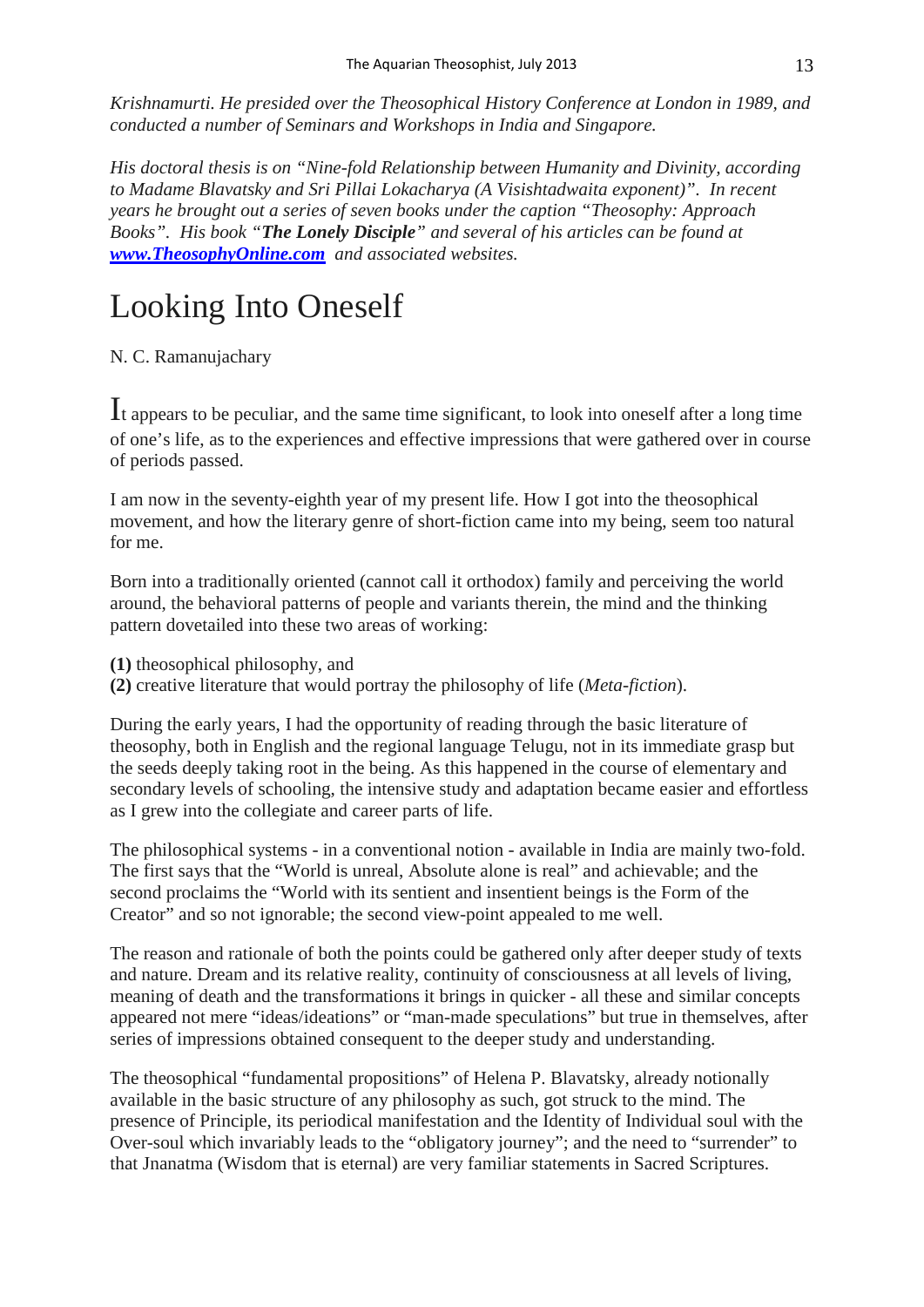The rational presentation of these concepts to a scientific (rational) mind and the way Blavatsky expounded them to reawaken the "Aryavarta" appealed marvelously awe-inspiring. When I took up to study the traditional text in my language, in this background, the first text provided to me was the "Catechism on Visishtadwaita Philosophy" by a Sanskrit scholar. More than the text, what amazed me was that this book was commissioned to be authored by Col. H S Olcott, the President-Founder of The Theosophical Society in the series of Comparative Religions in India. That was the factor which brought to my mind the splendid work the Society undertook in bringing the "essential unity of all religions" to the westernized Indian generation of the day. Then on, I decided to devote all the available time for literature and philosophy, at the cost of career.

A resolve to voluntarily retire from active service at an age of 45, wherever I am; and to devote the rest of life in service to Humanity through the Theosophical Society and its work was taken at my 25th year of age. The nature did provide me the fulfillment of this resolve.

Employing my literary skills, I began writing and speaking on the philosophical texts and topics, the same time gaining more and more understanding in Life.

Besides Helena P. Blavatsky, in the course of studies, T. Subba Row and J. Krishnamurti have given me great impetus. Whatever be the seeming different points of view among them, for me they stand singular in promoting the universally Ancient Wisdom-Religion. Suitable, sometimes even inconvenient, opportunities too came my way. To the extent that my ability and understanding helped me, I was and am able to render periodical articles, essays, booklets, pamphlets and books both in English and Telugu; all this with a sense of humility and to assist the needy readers and public.

To popularize the Blavatskian thought and to focus the point of her supplying the basic structure to the "main-stream philosophy" in the modern age - is the approach adopted by me. Her statement "Keep the link unbroken" is the watchword for me.

That literature is for the portrayal of philosophical ideas among the public, is my belief. Besides the explanation of abstract ideas through narration and essay, I chose the literary genre of *short fiction* for my work. Writing both in English and Telugu for the past fifty and more years, I wrote a number of pieces for journals and periodicals. Besides writing fiction (which I call *meta-fiction*), I have developed the art of literary criticism on the genre. My short-stories in Telugu run to a series of 12 as yet, besides a book on "history and evolution of Telugu Short-story over a century" which happened to receive an award from a University. The reviews on books, which I do occasionally, are read in relish by readers. I do translations too into English, and from English into Telugu for the National Academies. My books are translated into other Indian languages. As an accomplished writer I do realize the social responsibility and sociological relevance of such work.

Theosophical Movement, which is a historical necessity provided by Nature, has a great role to play in the outer world, and its perpetual need is dedicated men and women for the endeavor. Its work is never ending and everlasting.

Endowed with the Wisdom that is beyond time and space, and with an understanding of all levels, it grows from strength to strength making humanity advance to its natural splendor and glory. The more the general public takes to this seriously, the nearer will be the fulfillment.

Chennai, India, 25 June 2013, Dr. N C Ramanujachary [SRIVIRINCHI].